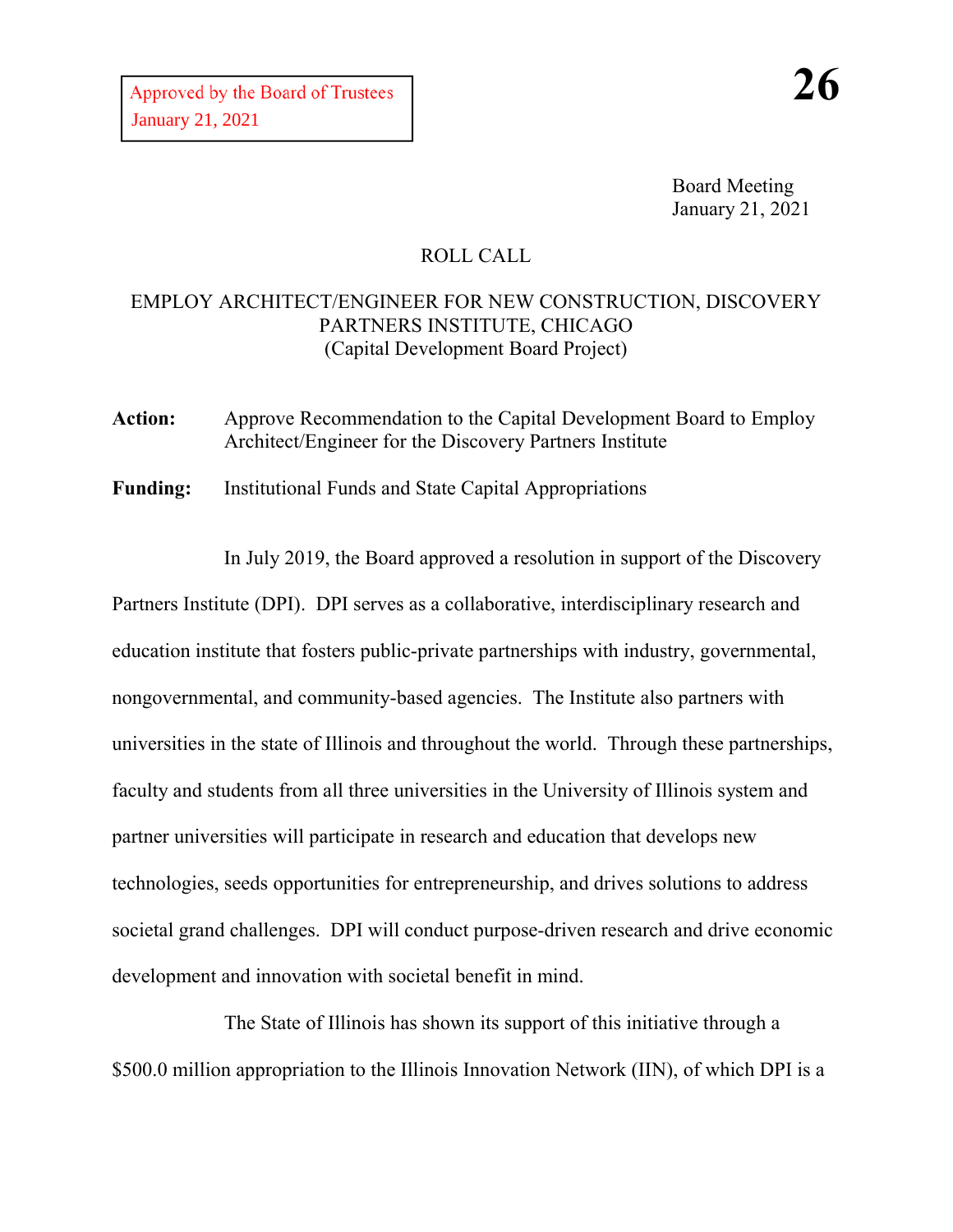part. Approximately \$235.0 million of this appropriation has been earmarked to fund the construction of a new facility near Chicago's South Loop. The facility has an anticipated project budget of \$250.0 million.

In May 2020, the Capital Development Board commenced a Professional Services Consultant selection process. For the project to proceed, it is necessary to employ an architect/engineer for the required professional services. The selection of the architect/engineer for this project was in accordance with the requirements and provisions of the Public Act 87-673 (Architectural, Engineering and Land Surveying Qualifications-Based Selection Act).<sup>1</sup>

Accordingly, the Comptroller, University of Illinois with concurrence of the appropriate university officers recommends that the Board of Trustees request the Capital Development Board to employ Jacobs Consulting, Inc., with OMA\*AMO Architecture for the professional services required for this project. The professional fees for the firm employed will be negotiated by the Capital Development Board in accordance with its procedures.

The Board action recommended in this item complies in all material respects with applicable State and Federal laws, the University of Illinois *Statutes, The General Rules Concerning University Organization and Procedure*, and Board of Trustees policies and directives.

Funds for this project are available from the institutional funds operating budget of the University of Illinois Urbana-Champaign and State of Illinois capital appropriations.

2